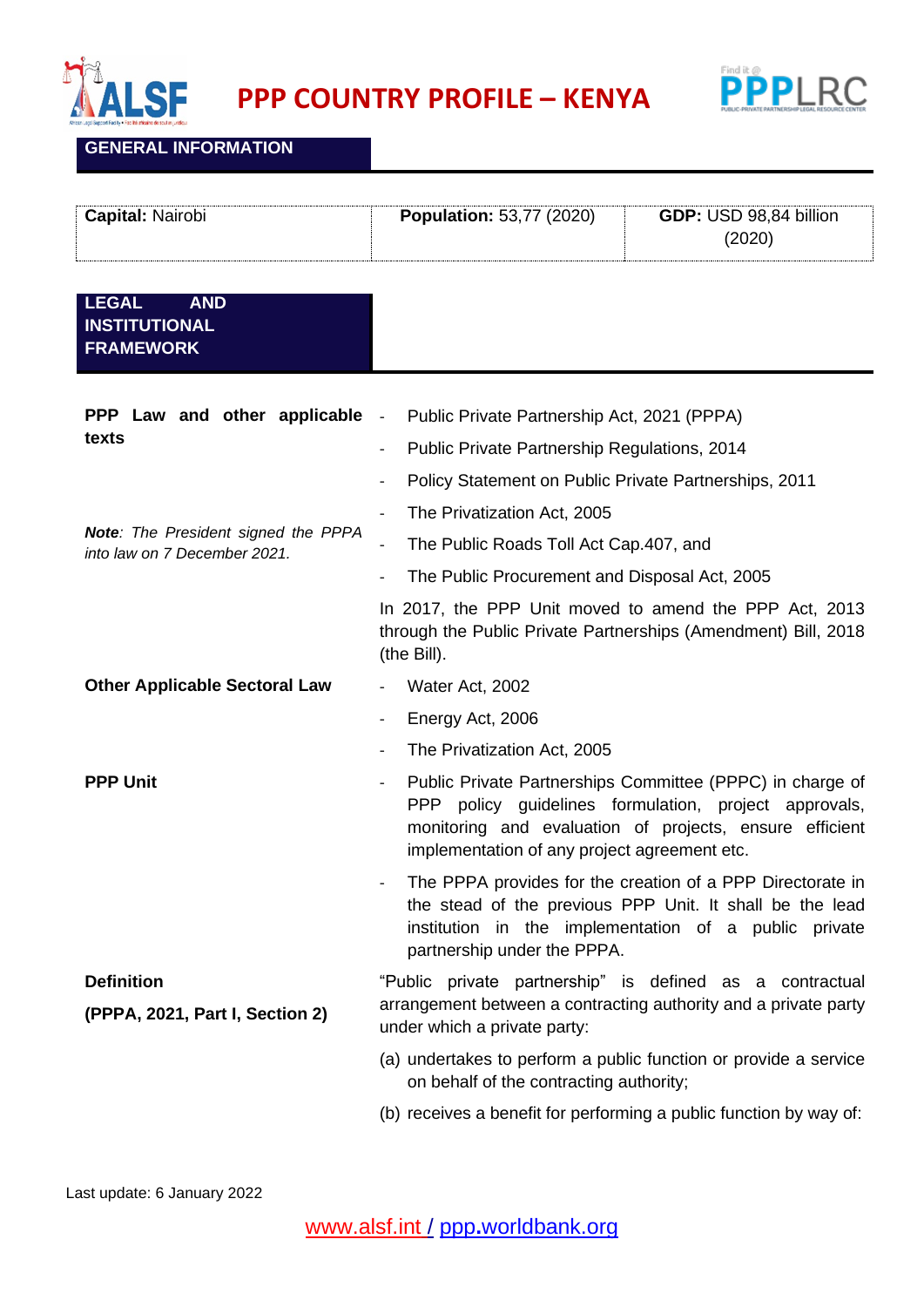



- (i) compensation from public fund;
- (ii) charges or fees collected by the private party from users or consumers of a service provided to them; or
- (iii) a combination of such compensation and such charges or fees; and
- (c) is generally liable for risks arising from the performance of the function in accordance with the terms of the project agreement; and
- (d) transfers the facility to the contracting authority

"Concession" is defined as a contractual license formalized by a project agreement, which may be linked to a separate interest or right over real property, entitling a person who is granted the license to make use of the specified infrastructure or undertake a project and to charge user fees, receive availability payments or both such fees and payments during the term of the concession.

Contracting Authorities also authorised to enter into PPP Arrangements under Schedule 2 of the PPPA. Examples of PPP Arrangements include: (i) management contracts where a private party is responsible for the management and performance of a specified obligation, within well-defined specifications for a specified period of time not exceeding 10 years; (ii) output based contracts where the private party is responsible for the operation, maintenance and management of an infrastructure facility for a period not exceeding 10 years and Contracting Authority retains ownership of facility; (vi) build-own operate scheme where the private party designs, finances, constructs, operates and maintains the infrastructure facility and provides services for a specified time etc.

The PPPA widens scope of PPP Arrangements to facilitate greater participation by private parties e.g. Annuity-based Design, Build, Finance and Operate, Strategic Partnerships and Joint Venture Partnerships.

- **General Principles (PPPA, Sections 25, 26,37)** Contracting Authorities to prepare lists of projects that they intend to undertake on a priority basis and submit the same to the Directorate for approval.
	- The Directorate shall establish and maintain an up-todate national list of approved projects and biannually notify the PPPC, Cabinet Secretary, and Cabinet of all projects it approves.
	- In the performance of its functions, the Directorate shall "establish an open, efficient, and equitable process for the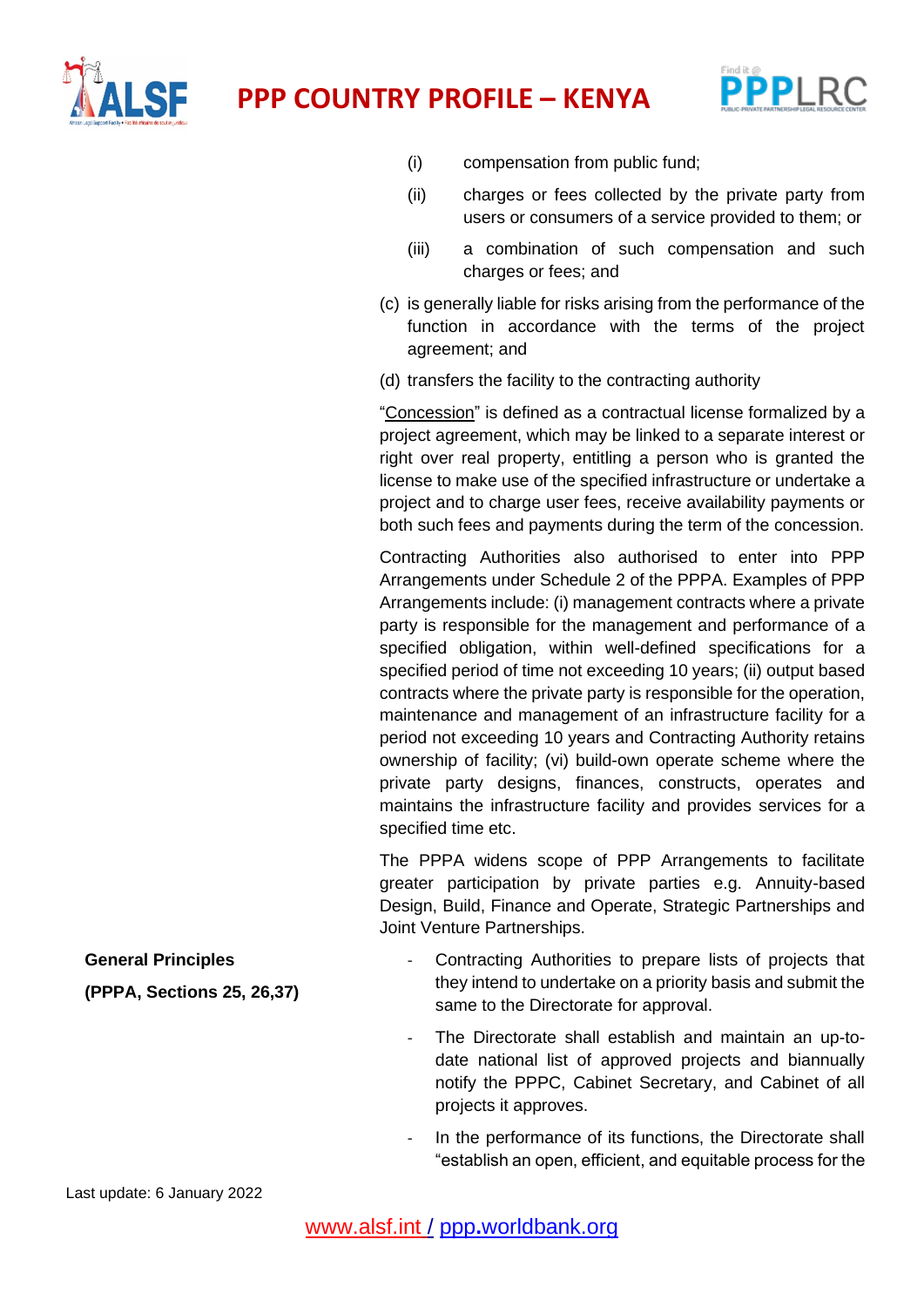



**Tendering and contracting procedures / Choice of the private partnership**

**(Sections 30 to 56 of PPPA and PPP Regulations)**

management of the identification, screening, prioritization, development, procurement, implementation and monitoring of projects."

- In procuring a PPP project, a contracting authority shall be guided by the principles of transparency, cost effectiveness and equal opportunity.
- Contracting Authority to undertake a feasibility study under the direction of the directorate to determine viability.
- A contracting authority shall submit the feasibility report to the Directorate for evaluation. The Directorate shall submit an evaluation report together with its recommendations to the PPPC
- The Cabinet Secretary shall approve a limit for contingent liabilities that the Committee may assign to projects under the Act.
- Upon approval of PPPC, Contracting Authority to invite requests for qualification.
- Prequalification committee to consider the requests for qualification and shortlist qualified bidders.
- Contracting Authority to, in consultation with the Directorate, prepare an invitation to bid and tender documents.
- Content of Tender documents to include general information related to the project, project specifications including technical and financial conditions to be met by the bidder etc.
- Contracting Authority permitted to, with the approval of the directorate, hold a competitive dialogue with each bidder to define the technical or financial aspects of the project.
- Evaluation to be done by a proposal evaluation team and approved by the PPPC.

PPPA introduces direct procurement and restricted bidding in the event that certain circumstances exist.

A Contracting Authority to consider a privately initiated investment proposal without subjecting the proposal to a competitive process where:

**Privately Initiated Investment** 

**Proposals**

**(PPPA, Section 40)**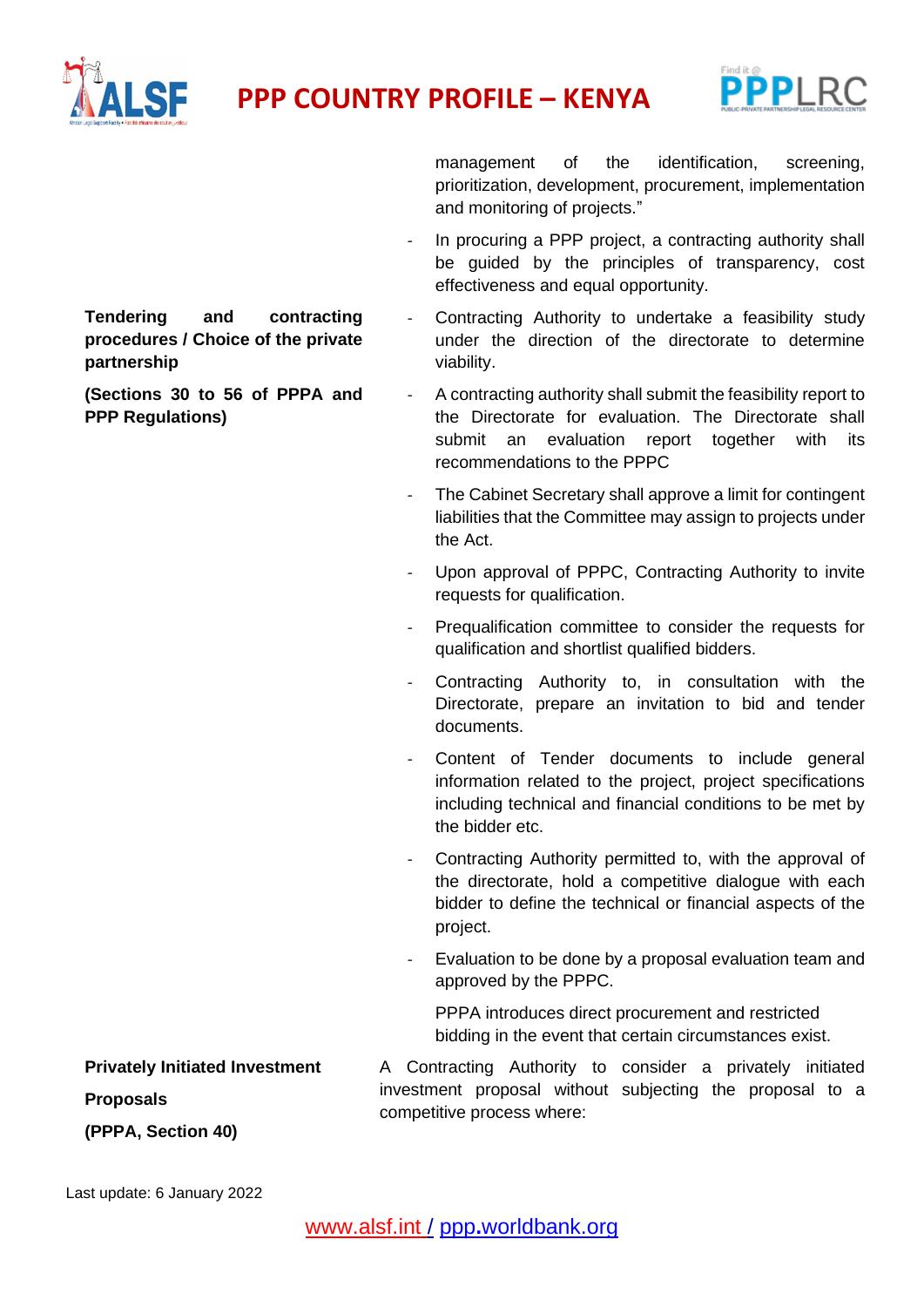



- The PPPC determines that the proposal shall not generate market interest under competitive procurement;

- The proposal is anchored on unique elements; or direct

|                                                                                        | negotiations are justified for any other reason in the public<br>interest.                                                                                                                                                                                                                                                               |  |
|----------------------------------------------------------------------------------------|------------------------------------------------------------------------------------------------------------------------------------------------------------------------------------------------------------------------------------------------------------------------------------------------------------------------------------------|--|
| <b>Negotiation and Signature of PPP</b><br><b>Contracts</b><br>(PPPA, Sections 57, 24) | Contracting Authority shall, in consultation with the<br>$\qquad \qquad -$<br>Directorate, constitute a negotiating committee to enter<br>into negotiations with a successful bidder and request the<br>second ranked bidder to extend the viability of its bid<br>pending the completion of negotiations with the<br>successful bidder. |  |
|                                                                                        | The negotiating committee to prepare and submit to the<br>$\overline{\phantom{a}}$<br>Contracting Authority a project report specifying the<br>negotiated terms together with recommendations. Upon<br>review and approval of the project report, the Contracting<br>Authority to submit the report to the Directorate for<br>Approval.  |  |
|                                                                                        | The Directorate submits the project and financial risk<br>assessment report and its recommendations to the PPPC<br>for approval.                                                                                                                                                                                                         |  |
|                                                                                        | Once the PPPC approves, the Contracting Authority must<br>$\qquad \qquad \blacksquare$<br>inform Cabinet of the PPPC's approval then execute the<br>project agreement with the successful bidder.                                                                                                                                        |  |
|                                                                                        | Only the Accounting Officer of the Contracting Authority<br>$\overline{\phantom{a}}$<br>can enter into a PPP agreement on behalf of the<br>Contracting Authority.                                                                                                                                                                        |  |
|                                                                                        | Natural resource PPPs must be approved by Parliament                                                                                                                                                                                                                                                                                     |  |
| Rights and Obligations of the -<br>public partner                                      | Contracting Authorities' duties include, preparing each project<br>to ensure legal, regulatory, social, economic, and commercial<br>viability, ensuring public participation on a project, providing<br>technical expertise to the Directorate, among others.                                                                            |  |
| (PPPA<br><b>PPP</b><br><b>Section</b><br>22,<br><b>Regulations)</b>                    |                                                                                                                                                                                                                                                                                                                                          |  |
| Rights and Obligations of the<br>$\overline{\phantom{a}}$<br>private partner           | Minimum contractual obligations required to be specified in a<br>project agreement outlined in the Third Schedule without<br>specific mention of rights and obligations of the public party.                                                                                                                                             |  |
| <b>PPP</b><br>(PPPA<br><b>Section</b><br>70,<br><b>Regulations)</b>                    |                                                                                                                                                                                                                                                                                                                                          |  |
| <b>Dispute resolution</b><br>(PPPA 71)                                                 | The parties to a project agreement may agree to resolve any<br>disputes arising under the project agreement through<br>arbitration or any other non-judicial means of dispute<br>resolution as may be provided for in the project agreement.                                                                                             |  |